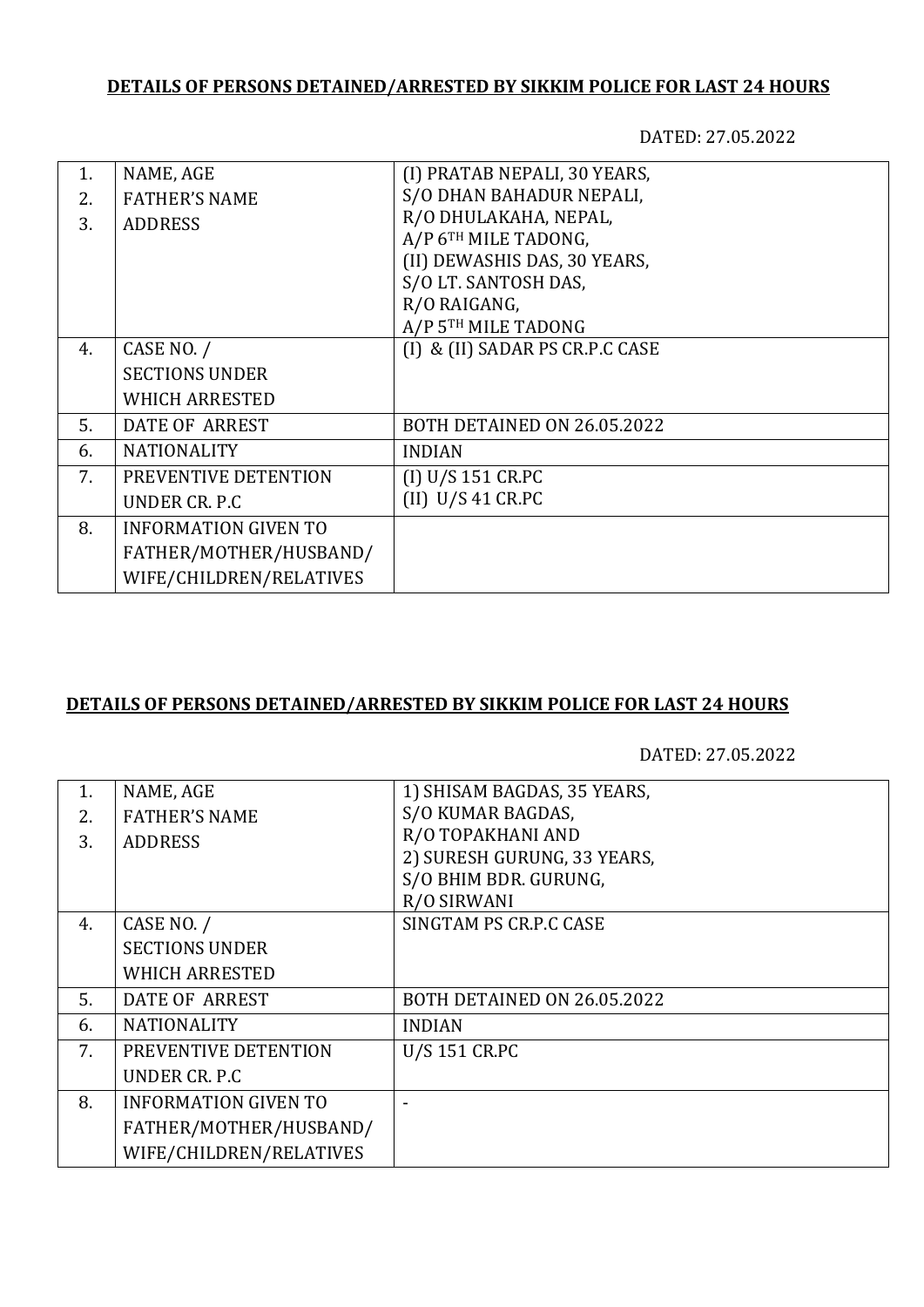### **DETAILS OF PERSONS DETAINED/ARRESTED BY SIKKIM POLICE FOR LAST 24 HOURS**

DATED: 27.05.2022

| 1. | NAME, AGE                      | (I) MILAN RAI, AGE 24 YEARS,              |
|----|--------------------------------|-------------------------------------------|
| 2. | <b>FATHER'S NAME</b>           | S/O RAM CHANDRA RAI,                      |
| 3. | <b>ADDRESS</b>                 | R/O BAGEY KHOLA, RANGPO, DISTRICT PAKYONG |
|    |                                |                                           |
|    |                                | (II) ARPAN CHETTRI, 25 YEARS,             |
|    |                                | S/O NAR BDR. CHETTRI,                     |
|    |                                | R/O YANGANG                               |
| 4. | <b>CASE NO./SECTIONS UNDER</b> | RANGPO PS FIR NO: 27/2022,                |
|    | <b>WHICH ARRESTED</b>          | DATED 26.05.2022,                         |
|    |                                | U/S 326 OF IPC 1860                       |
| 5. | DATE OF ARREST                 | (I) ARRESTED ON 26.05.2022                |
|    |                                | (II) DETAINED ON 26.05.2022               |
| 6. | <b>NATIONALITY</b>             | <b>INDIAN</b>                             |
| 7. | PREVENTIVE DETENTION           | (II) U/S 41 C R.P.C                       |
|    | UNDER CR. P.C.                 |                                           |
| 8. | <b>INFORMATION GIVEN TO</b>    |                                           |
|    | FATHER/MOTHER/HUSBAND/         |                                           |
|    | WIFE/CHILDREN/RELATIVES        |                                           |

### **DETAILS OF PERSONS DETAINED/ARRESTED BY SIKKIM POLICE FOR LAST 24 HOURS**

DATED: 27.05.2022

| $\mathbf{1}$ . | NAME, AGE                   | 1. CHATUR SINGH RAI, AGE 30 YEARS,     |
|----------------|-----------------------------|----------------------------------------|
| 2.             | <b>FATHER'S NAME</b>        | S/O LATE DHAN BDR. RAI,                |
| 3.             | <b>ADDRESS</b>              | R/O AGRIGOAN, RHENOCK, PAKYONG, SIKKIM |
|                |                             | 2. ATISH RAI, AGE 27 YEARS,            |
|                |                             | S/O BHAKTA BDR. RAI,                   |
|                |                             | R/O AGRIGOAN, RHENOCK, PAKYONG, SIKKIM |
| 4.             | CASE NO. /                  | RHENOCK PS CR.P.C CASE                 |
|                | <b>SECTIONS UNDER</b>       |                                        |
|                | WHICH ARRESTED              |                                        |
| 5.             | DATE OF ARREST              | BOTH DETAINED ON 26.05.2022            |
| 6.             | <b>NATIONALITY</b>          | <b>INDIAN</b>                          |
| 7.             | PREVENTIVE DETENTION        | $U/S$ 41(1)(B) OF CR.P.C (.)           |
|                | UNDER CR. P.C               |                                        |
| 8.             | <b>INFORMATION GIVEN TO</b> |                                        |
|                | FATHER/MOTHER/HUSBAND/      |                                        |
|                | WIFE/CHILDREN/RELATIVES     |                                        |